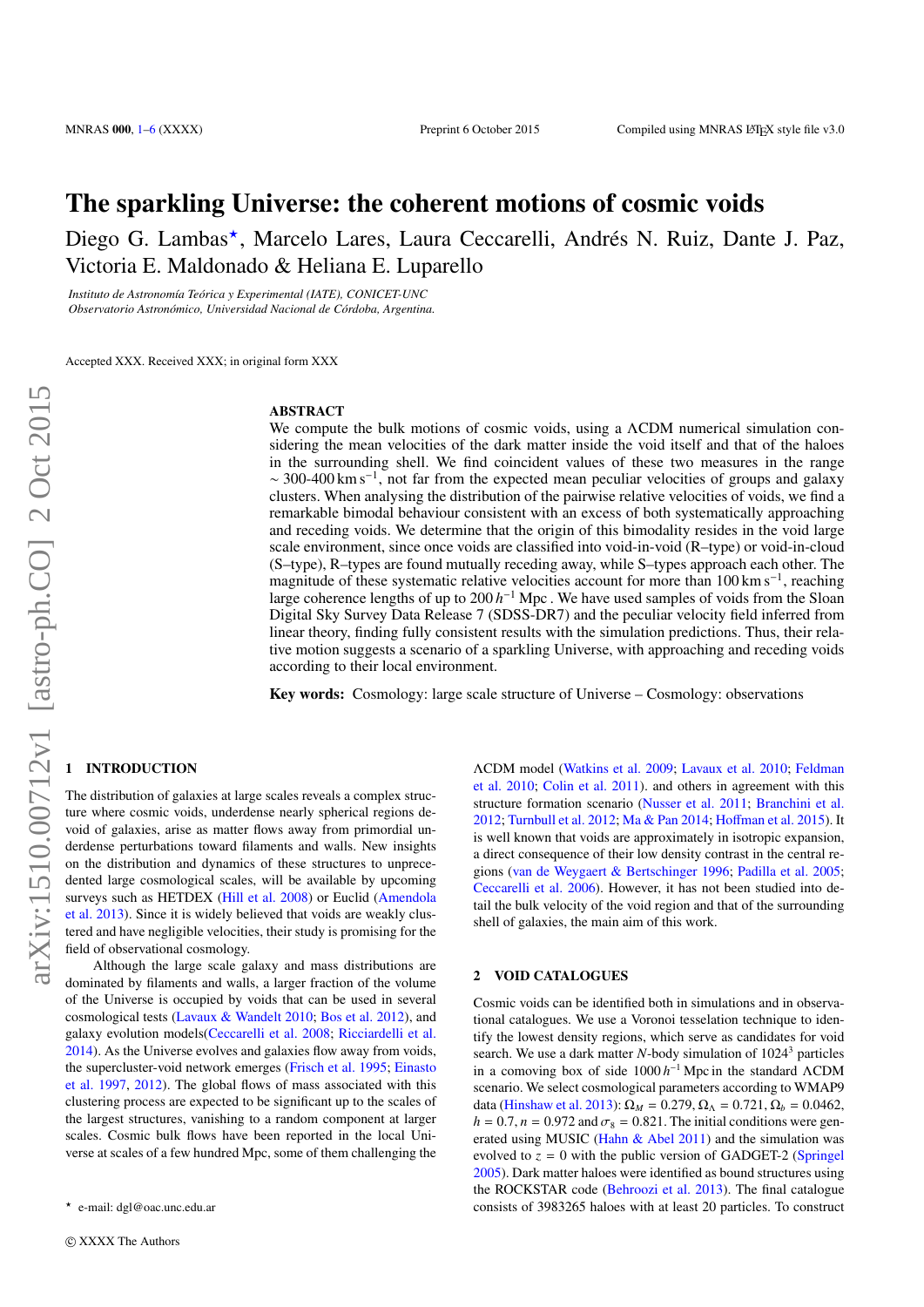

<span id="page-1-0"></span>Figure 1. Bulk velocities of void shells and cores in the simulation. The shell velocity corresponds to the dark matter haloes mean velocity within  $0.8 < r/R<sub>void</sub> < 1.2$ . Void core velocity corresponds to the mean of dark matter particles within 0.<sup>8</sup> *<sup>R</sup>void*. (a) Distribution function of void counts in |*Vshell*|, |*Vcore*| bins. Solid line shows the one-to-one relation, close to the linear fit results with slope 0.96. (b) Distribution function of void counts in bins of  $|V_{shell}|$  and the relative angle  $\alpha$  between shell and core bulk velocities. Solid and dashed lines correspond to the median and its standard error.

the void catalogues we followed the procedure described in [Ruiz](#page-5-5) [et al.](#page-5-5) [\(2015\)](#page-5-5), which is a modified version of the procedures presented in [Padilla et al.](#page-4-16) [\(2005\)](#page-4-16) and [Ceccarelli et al.](#page-4-17) [\(2006\)](#page-4-17). The density estimation is performed using a Voronoi tessellation on the halo catalogue, where underdense cells are selected as void center candidates. We consider spheres centered in those positions and compute the integrated density contrast (namely ∆(*r*)) at increasing values of radius, then selecting as void candidate the largest sphere satisfying the condition  $\Delta(r)$  < −0.9. After that, the center position is randomly tilted and the sphere is allowed to grow in order to recenter the void, so that a void of radius  $R_{\text{void}}$  is the largest sphere satisfying the underdense condition and not overlapping with any other underdense sphere. The final catalogue comprises 13430 voids in the simulation box with radii in the range  $8-30 h^{-1}$  Mpc.

In a similar fashion, we identified voids in the observations using the Main Galaxy Sample of the Sloan Digital Sky Survey Data Release 7 [\(Abazajian et al.](#page-4-21) [2009\)](#page-4-21). The spectroscopic catalogue comprises in this release 929555 galaxies with a limiting magnitude of  $r \leq 17.77$ . We adopted volume complete samples with a limiting redshift  $z = 0.12$  and a maximum absolute magnitude in the *r*−band of  $M_r = -20.3$ . The limiting redshift of the sample is determined by the dilution of the sample of galaxies required to achieve statistically significant results. Moreover, the minimum number of particles for haloes used to identify voids in the simulation was chosen so that the number density of tracers in both cases are comparable. More details on the choice of parameters that affect the properties of the void sample are given in [\(Paz et al.](#page-4-22) [2013\)](#page-4-22).

## 2.1 Linear velocity field in the SDSS

We have adopted the peculiar velocity field derived from linear theory by [Wang et al.](#page-5-6) [\(2012\)](#page-5-6). The method is described in detail in [Wang et al.](#page-5-7) [\(2009\)](#page-5-7). Briefly, these authors use groups of galaxies as tracers of dark matter halos and its cross correlation function with mass, in order to estimate the matter density field over the survey domain. The linear theory relation between mass overdensity and peculiar velocity is used to reconstruct the 3D velocity field. To test the accuracy of this method they use a mock catalogue that reproduces the main features of the SDSS-DR7 survey. The authors compare the actual three–dimensional velocities from the simulation box and the reconstructed velocity field in the mock catalogue. They show that reconstructed velocities are linearly correlated with actual velocities. By analysing this correlation as a function of the mock catalogue boundaries, they infer that the bias in the reconstruction is small in the inner region of the survey. The volume for which this field is reliably determined on this method is approximately two thirds of the total volume of the SDSS galaxy sample. Thus, we have considered 245 voids, ranging sizes between 5 and  $23 h^{-1}$  Mpc, identified in the observational data restricted to this smaller region. In order to asses the effects of this procedure on the motion of void shells, we have compared the mean fully non– linear velocities of haloes within void shells in the simulation and the mean linearized velocities computed in the same shell volume. We find that the two vector are typically aligned within 15 degrees and with moduli differing less than 30%, showing that linear theory provides a suitable approximation to the actual void shell velocities.

## 3 VOID MOTIONS AND PAIRWISE VELOCITIES

#### 3.1 Bulk velocities of void shells and cores in the simulation

In the simulation, we have computed the mean motions of mass (particles) in the central regions of voids  $(r/R_{void} < 0.8)$  as well as the mean motions of the haloes in the surrounding shells (0.<sup>8</sup> <  $r/R_{void}$  < 1.2). The median values of velocity moduli and relative angle between the two void velocity measures are shown in Figure [1,](#page-1-0) indicating that either using particles or haloes, the motion of cosmic voids is not negligible at all. It can be noticed that the dark matter in the void inner region and the haloes in the surrounding shell, exhibit remarkably similar velocities, both in magnitude and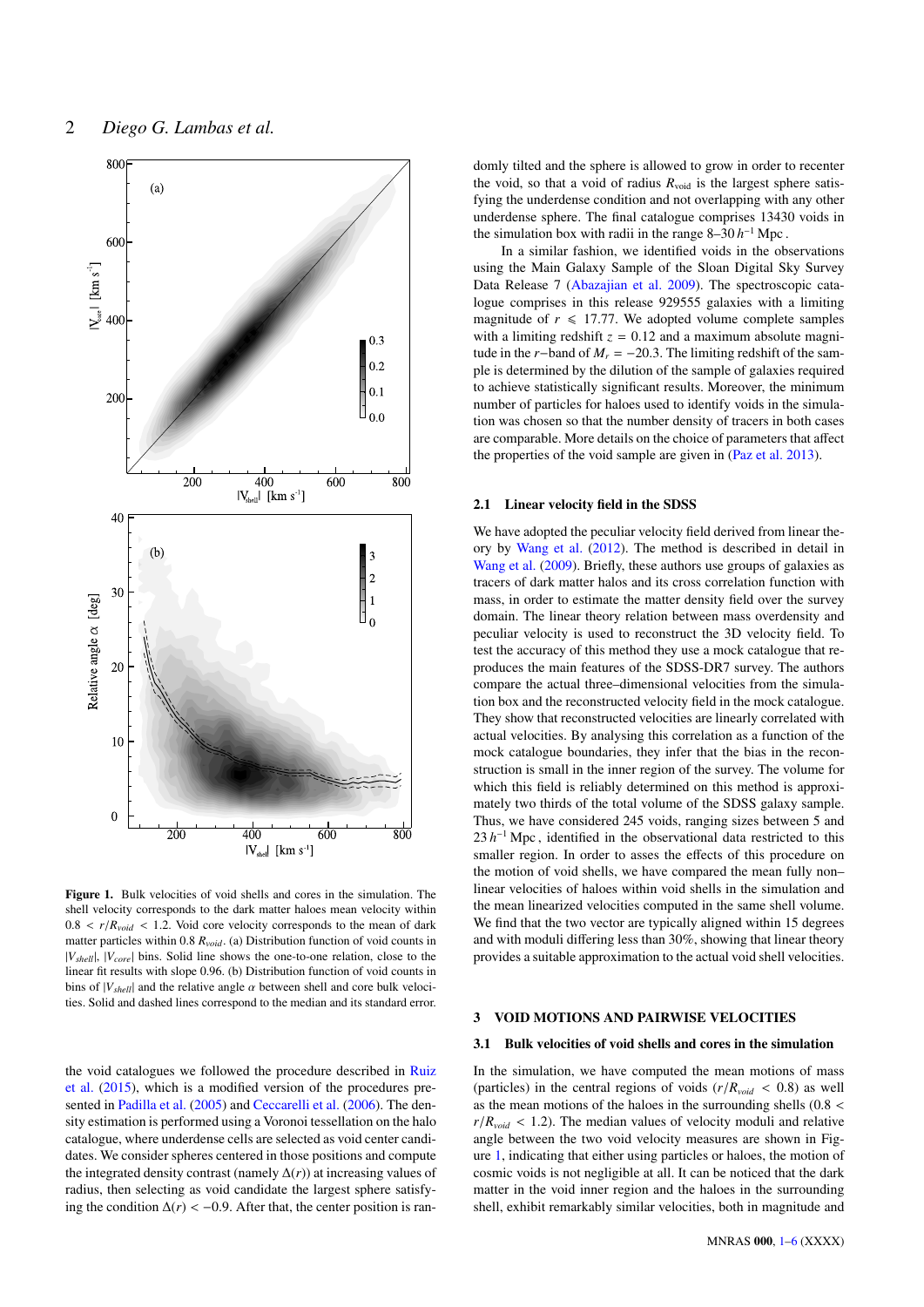

Figure 2. Coherence and bimodality of cosmic void relative motions. We show N, the number counts of void pairs as a function of  $cos(\theta)$  and separation, normalized to the expected number for a uniform distribution of voids without velocity coherence. The angle  $\theta$  is that subtended by the void pairwise velocity (∆~*V*) and the void relative separation (∆~*R*), as portrayed in panel (a). Panel (b) shows the results for all void pairs, panels (c) and (d) correspond to S-S and R-R pairs, respectively. Dotted lines represent the deciles of the distribution of  $cos(\theta)$ .

direction, showing that the void inner material and the surrounding haloes have a global common motion. We find that, for 90 per cent of the sample, the direction of the bulk motion of the inner mass in voids and the haloes in the surrounding shell agree within 20 degrees, differing in less than ~50 km s<sup>-1</sup>in magnitude. In consequence, we argue that the use of haloes (or galaxies) in the shell is suitable to compute the void bulk velocity with the advantage of the significantly larger number of massive haloes and/or luminous galaxies than in the void core region. We notice that the magnitudes of void peculiar velocities (∼300-400 km s<sup>−</sup><sup>1</sup> ) are comparable to the mean velocity of the highest density peaks of the large scale structure, such as galaxy clusters. A more detailed study of the bulk motions of voids will be the subject of a forthcomming paper.

## 3.2 Coherence and bimodality of void relative motions

In this subsection we analyze whether void bulk motions are randomly distributed, or their dynamics is related to the large scale structure and in particular to the void distribution. With this aim we have analysed the pairwise relative velocities of voids in the simulation in order to explore the coherence of the velocity field traced by voids. We have calculated the number of voids in relative separation,  $d = |\Delta \vec{R}|$ , and cos( $\theta$ ) bins, where  $\theta$  is the angle between the void relative velocity and the void relative separation vectors. The geometry of this calculation is shown in panel (a) of Figure [2.](#page-2-0) Thus, when the members of a void pair are mutually approaching (receding), the cosine of the angle between the relative velocity  $\vec{\Delta V} = \vec{V_2} - \vec{V_1}$  and the relative position  $\vec{\Delta R} = \vec{R_2} - \vec{R_1}$  is negative (positive), while for a non coherent motion it is expected a uniform distribution of  $cos(\theta)$ . In panel (b) of Figure [2](#page-2-0) we show the number counts of void pairs as a function of  $cos(\theta)$  and separation. We normalize these number counts with the expectation from a uniform <span id="page-2-0"></span>distribution of voids without velocity coherence. It can be clearly seen the presence of two peaks, particularly within void separations lesser than  $200 h^{-1}$  Mpc, showing the presence of two populations with voids mutually receding and approaching.

We have analysed this somewhat unexpected result within the framework of the seminal work of [Sheth & van de Weygaert](#page-5-8) [\(2004\)](#page-5-8), who studied the evolution of cosmic voids in the context of a hierarchical scenario of structure formation. They introduced the so called void-in-void and void-in-cloud schemes, where voids are affected by the surrounding distribution of mass. This model agrees with the observed dynamics in SDSS voids [\(Paz et al.](#page-4-22) [2013\)](#page-4-22): depending on their environment, some of the voids shrink while others are in expansion. Given this strong dichotomy of void dynamics, we have attempted at linking the void pairwise velocity coherence shown in panel (b) of Figure [2](#page-2-0) to their local environment.

Following the methods described in [Ceccarelli et al.](#page-4-23) [\(2013\)](#page-4-23), we have defined voids with continuously rising integrated radial density profiles (R-type, a proxy for void-in-void), and void samples that exhibit an overdense shell (S-type, a proxy for void-incloud). By construction, these R- and S-type void samples exhibit different dynamical properties [\(Paz et al.](#page-4-22) [2013;](#page-4-22) [Ruiz et al.](#page-5-5) [2015\)](#page-5-5). Here, we further explore the possible connection between void types and the bimodality of the relative motions shown in panel (b) of Figure [2.](#page-2-0) Remarkably, the observed bimodal behavior can be completely understood in terms of the R/S void type classification. As it can be seen in panels (c) and (d), S-type void pairs are systematically approaching each other, and conversely R-type voids are mutually receding. We notice that the relative fraction of R/S void types depends on void radius [\(Ceccarelli et al.](#page-4-23) [2013\)](#page-4-23), small voids are typically S-types while large voids are mainly R-type. Thus the prominence of the two peaks seen in this Figure, would vary according to the sample mix of void sizes. As expected, at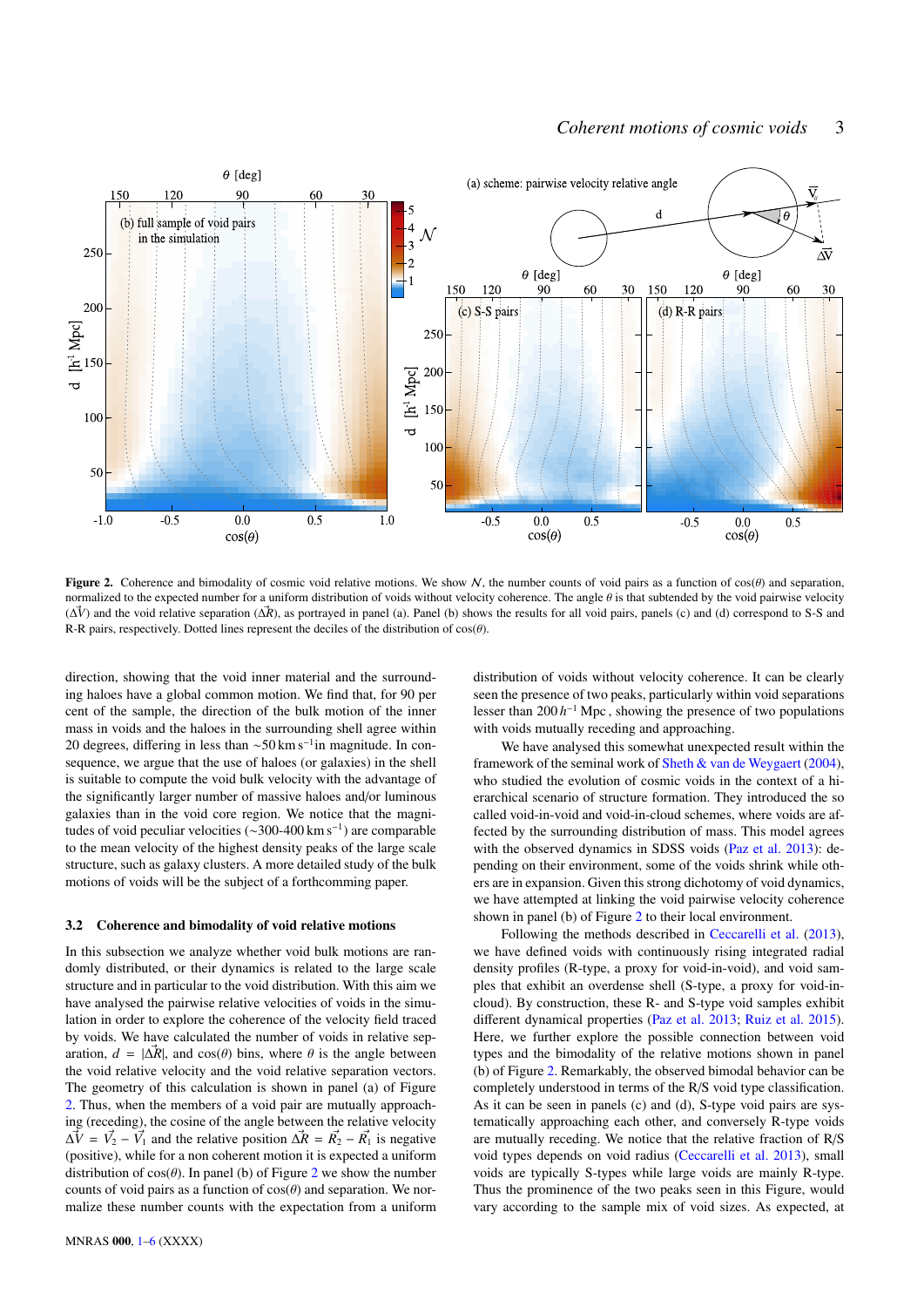

Figure 3. Bimodality of relative motions in the simulation and SDSS data. The histograms of  $cos(\theta)$  correspond to void pair separations in the ranges 15-50 *h*<sup>-1</sup> Mpc (panels a), 50-80 *h*<sup>-1</sup> Mpc (panels b), 80-120 *h*<sup>-1</sup> Mpc (panels c) and 120-150 *h*<sup>-1</sup> Mpc (panels d). Upper (bottom) panels correspond to R-type (S-type) void pairs in the simulation box (dashed lines) and the observations (solid lines). We show for reference a quadrupolar distribution with arbitrary normalization. Histograms are normalized to show the excess of void pairs with respect to the expectation from a random distribution.

sufficiently large separations, the results are consistent with uncorrelated motions of void pairs.

In order to analyse this behaviour in the observations, we use void samples taken from the SDSS data together with the velocity field derived by [Wang et al.](#page-5-6) [\(2012\)](#page-5-6). Figure [3](#page-3-0) shows the distribution of the cosine of the relative angle between the pairwise void velocity and the relative separation vector for both observational and simulated voids. As seen in this Figure, we also obtain a bimodal behavior for observational voids finding a very good agreement between observations and the simulation results. According to the environment classification of voids, there is a strong relative motion coherence which gently declines towards large separations. We also computed the pairwise velocities of haloes and the relative angles between pairs, finding that the motions of haloes also exhibit a bimodal behaviour. This indicates that the coherence pattern is not a peerless feature of voids, but a ubiquitous consecuence of the large scale distribution of matter. However, voids offer the oportunity to analyze this coherence pattern in its double regime of approaching and receeding systems according to their environment. We will further discuss these results in an upcoming paper.

In order to assess the magnitude of the coherent motions in the observed Universe, we show in Figure [4](#page-4-0) the mean pairwise velocity values of the SDSS voids as a function of void relative separation, for R-R void pairs (filled squares) and S-S voids pairs (empty cir<span id="page-3-0"></span>cles). The points correspond to the mean values of  $V_{\parallel} = |\Delta V| \cos(\theta)$ and the error bars represent the uncertainties derived through Jackknife resampling of the void data. The colour density map correspond to the results of R-R and S-S void pairs in 500 different sub– boxes taken at random from the simulation constrained to have similar SDSS volumes and geometry, thus accounting for cosmic variance in the SDSS region. Blue (red) shaded areas correspond to the number density of curves for S-S (R-R) void pairs. The thin blue and red lines correspond to the 0.16 and 0.84 quantiles of the distribution of  $V_{\parallel}$ , for S-S and R-R void pairs, respectively. The thick dashed lines correspond to the full simulation box results for R-R and S-S pairs. As it can be seen in this Figure, the observational results are entirely consistent with the prediction of the ΛCDM model. Voids behave either receding or approaching each other according to their R/S-type classification with velocities of the order of 100–150 km s<sup>-1</sup> up to 200  $h$ <sup>-1</sup> Mpc separation.

# 4 DISCUSSION

At a first glance, the coherence and non-negligible motions of voids have important effects for observational cosmology. In particular, cosmological tests such as the Alcock-Paczynski [\(Lavaux & Wan](#page-4-3)[delt](#page-4-3) [2010;](#page-4-3) [Sutter et al.](#page-5-9) [2012\)](#page-5-9) or the Integrated Sachs-Wolfe effect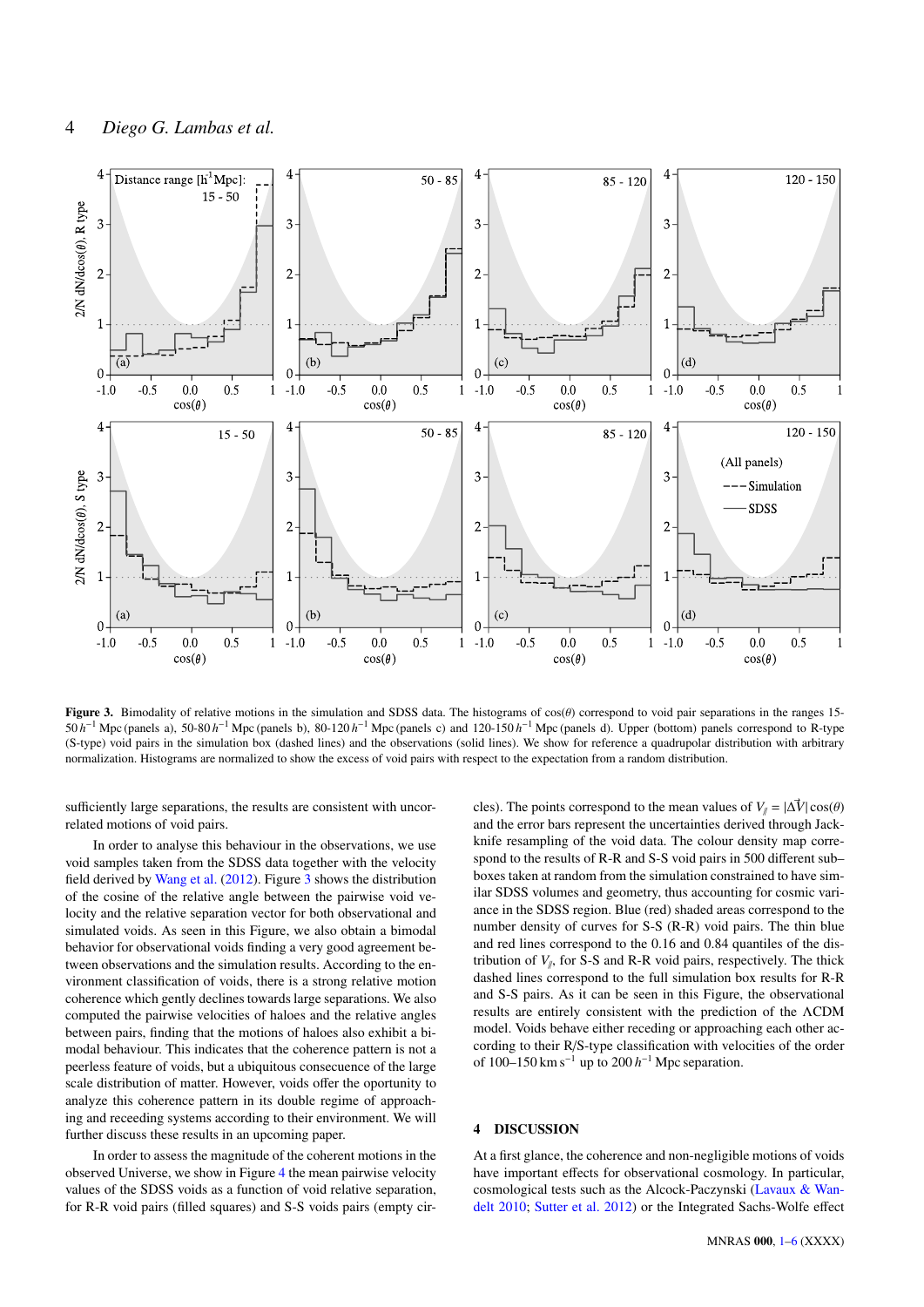[\(Granett et al.](#page-4-24) [2008;](#page-4-24) [Pápai et al.](#page-4-25) [2011;](#page-4-25) [Hernández-Monteagudo &](#page-4-26) [Smith](#page-4-26) [2013;](#page-4-27) Ilić et al. 2013; [Cai et al.](#page-4-28) [2014\)](#page-4-28), depend on a proper modeling of the velocity and density fields surrounding voids. The existence of coherent void motions in large cosmological volumes can also impact on cosmological tests using voids in forthcoming large-scale surveys.

Aside the implications on cosmological parameter estimation, the motion of voids and its coherence, seen here by first time on observations and the concordance cosmology simulation, is itself important. These results could help to understand the formation and evolution of structure in the larger scales that have been studied so far. The magnitude of the velocities involved, around  $400 \text{ km s}^{-1}$ , and the coherence of such motions up to scales of  $200 h^{-1}$  Mpc, is expected to drive the formation of future large scale structures in the Universe [\(Anderson et al.](#page-4-29) [2014\)](#page-4-29). Another interesting implications of our results can be found in studies of the bulk flow motion of galaxies and clusters at large scales [\(Nusser et al.](#page-4-12) [2011;](#page-4-12) [Turnbull et al.](#page-5-2) [2012;](#page-5-2) [Ma & Pan](#page-4-14) [2014;](#page-4-14) Hoff[man et al.](#page-4-15) [2015\)](#page-4-15). The measurements of a non-negligible bulk flow at scales around a few 100 *h* <sup>−</sup><sup>1</sup> Mpc is source of tension between real data and the ΛCDM model. A large amplitude of bulk flow (e.g. ∼400 km s<sup>−</sup><sup>1</sup> ) can be taken as an indication of the presence of significant density fluctuations at very large scales [\(Watkins et al.](#page-5-1) [2009\)](#page-5-1). The existence of such fluctuations could be incompatible with cosmological models derived from Cosmic Microwave Background probes [\(Watkins](#page-5-1) [et al.](#page-5-1) [2009;](#page-5-1) [Lavaux et al.](#page-4-9) [2010;](#page-4-9) [Feldman et al.](#page-4-10) [2010;](#page-4-10) [Colin et al.](#page-4-11) [2011\)](#page-4-11). Our results contribute to the field by adding a possible scenario for large scale flows based on the concordance cosmological model. The correlated mutual void velocities observed here can be conducing at some extent the motion of clusters and galaxies at intermediate densities, in filaments or walls.

Summarizing, this letter reports by first time on the significant motions of cosmic voids as a whole and study the coherence pattern associated to the void velocity field up to large cosmological scales, both in simulations and observations. By embracing the idea that voids are moving objects, our results have an important impact on future cosmological test planed for the next generation of large volume surveys. Void coherent bulk velocities, with a bimodal dynamical population of mutually attracting or receding systems, contribute to imprint large scale cosmic flows, shaping the formation of future structures in the Universe.

## ACKNOWLEDGMENTS

This work was partially supported by the Consejo Nacional de Investigaciones Científicas y Técnicas (CONICET), and the Secretaría de Ciencia y Tecnología, Universidad Nacional de Córdoba, Argentina. We thank the anonymous referee for useful suggestions that significantly increase the correctness and quality of this work. We thank Dr. Mario A. Sgró for kindly providing the numerical simulation and halo catalogue. Plots are made using R software. This research has made use of NASA's Astrophysics Data System.

# **REFERENCES**

- <span id="page-4-21"></span>Abazajian K. N., et al., 2009, ApJSS, 182, 543
- <span id="page-4-2"></span>Amendola L., et al., 2013, [Living Reviews in Relativity,](http://dx.doi.org/10.12942/lrr-2013-6) [16, 6](http://adsabs.harvard.edu/abs/2013LRR....16....6A)
- <span id="page-4-29"></span>Anderson L., et al., 2014, [MNRAS,](http://dx.doi.org/10.1093/mnras/stu523) [441, 24](http://adsabs.harvard.edu/abs/2014MNRAS.441...24A)
- <span id="page-4-20"></span>Behroozi P. S., Wechsler R. H., Wu H.-Y., 2013, ApJ, 762, 109
- <span id="page-4-4"></span>Bos E. G. P., van de Weygaert R., Dolag K., Pettorino V., 2012, MNRAS, 426, 440



<span id="page-4-0"></span>**Figure 4.** Void pairwise velocity  $(V_{\parallel})$  as a function of relative separation in the SDSS data and the simulation. Points represent SDSS values of  $V_{\parallel}$  and its uncertainty computed through Jackknife resampling. Dashed lines show the median values of  $V_{\ell}$  in the full-box simulation. Red and blue regions represent the cosmic variance obtained from subsets of the simulation with similar volume and geometry than the SDSS survey for R- and S-types, respectively. The 0.16 and 0.84 quantiles of the distribution of  $V$ // values are shown in solid lines.

- <span id="page-4-13"></span>Branchini E., Davis M., Nusser A., 2012, [MNRAS,](http://dx.doi.org/10.1111/j.1365-2966.2012.21210.x) [424, 472](http://adsabs.harvard.edu/abs/2012MNRAS.424..472B)
- <span id="page-4-28"></span>Cai Y.-C., Neyrinck M. C., Szapudi I., Cole S., Frenk C. S., 2014, ApJ, 786, 110
- <span id="page-4-17"></span>Ceccarelli L., Padilla N. D., Valotto C., Lambas D. G., 2006, MNRAS, 373, 1440
- <span id="page-4-5"></span>Ceccarelli L., Padilla N., Lambas D. G., 2008, [MNRAS,](http://dx.doi.org/10.1111/j.1745-3933.2008.00520.x) [390, L9](http://adsabs.harvard.edu/abs/2008MNRAS.390L...9C)
- <span id="page-4-23"></span>Ceccarelli L., Paz D., Lares M., Padilla N., Lambas D. G., 2013, [MNRAS,](http://dx.doi.org/10.1093/mnras/stt1097) [434, 1435](http://adsabs.harvard.edu/abs/2013MNRAS.434.1435C)
- <span id="page-4-11"></span>Colin J., Mohayaee R., Sarkar S., Shafieloo A., 2011, [MNRAS,](http://dx.doi.org/10.1111/j.1365-2966.2011.18402.x) [414, 264](http://adsabs.harvard.edu/abs/2011MNRAS.414..264C)
- <span id="page-4-7"></span>Einasto M., Tago E., Jaaniste J., Einasto J., Andernach H., 1997, A&AS, 123, 119
- <span id="page-4-8"></span>Einasto M., et al., 2012, A&A, 542, 36
- <span id="page-4-10"></span>Feldman H. A., Watkins R., Hudson M. J., 2010, [MNRAS,](http://dx.doi.org/10.1111/j.1365-2966.2010.17052.x) [407, 2328](http://adsabs.harvard.edu/abs/2010MNRAS.407.2328F)
- <span id="page-4-6"></span>Frisch P., Einasto J., Einasto M., Freudling W., Fricke K. J., Gramann M.,
- Saar V., Toomet O., 1995, A&A, 296, 611
- <span id="page-4-24"></span>Granett B. R., Neyrinck M. C., Szapudi I., 2008, ApJ, 683, L99
- <span id="page-4-19"></span>Hahn O., Abel T., 2011, MNRAS, 415, 2101
- <span id="page-4-26"></span>Hernández-Monteagudo C., Smith R. E., 2013, MNRAS, 435, 1094
- <span id="page-4-1"></span>Hill G. J., et al., 2008, in Kodama T., Yamada T., Aoki K., eds, Astronomical Society of the Pacific Conference Series Vol. 399, Panoramic Views of Galaxy Formation and Evolution. p. 115
- <span id="page-4-18"></span>Hinshaw G., et al., 2013, ApJS, 208, 19
- <span id="page-4-15"></span>Hoffman Y., Courtois H. M., Tully R. B., 2015, [MNRAS,](http://dx.doi.org/10.1093/mnras/stv615) [449, 4494](http://adsabs.harvard.edu/abs/2015MNRAS.449.4494H)
- <span id="page-4-27"></span>Ilic S., Langer M., Douspis M., 2013, A&A, 556, A51 ´
- <span id="page-4-3"></span>Lavaux G., Wandelt B. D., 2010, MNRAS, 403, 1392
- <span id="page-4-9"></span>Lavaux G., Tully R. B., Mohayaee R., Colombi S., 2010, [ApJ,](http://dx.doi.org/10.1088/0004-637X/709/1/483) [709, 483](http://adsabs.harvard.edu/abs/2010ApJ...709..483L)
- <span id="page-4-14"></span>Ma Y.-Z., Pan J., 2014, [MNRAS,](http://dx.doi.org/10.1093/mnras/stt2038) [437, 1996](http://adsabs.harvard.edu/abs/2014MNRAS.437.1996M)
- <span id="page-4-12"></span>Nusser A., Branchini E., Davis M., 2011, [ApJ,](http://dx.doi.org/10.1088/0004-637X/735/2/77) [735, 77](http://adsabs.harvard.edu/abs/2011ApJ...735...77N)
- <span id="page-4-16"></span>Padilla N. D., Ceccarelli L., Lambas D. G., 2005, MNRAS, 363, 977
- <span id="page-4-25"></span>Pápai P., Szapudi I., Granett B. R., 2011, ApJ, 732, 27
- <span id="page-4-22"></span>Paz D., Lares M., Ceccarelli L., Padilla N., Lambas D. G., 2013, MNRAS, 436, 3480